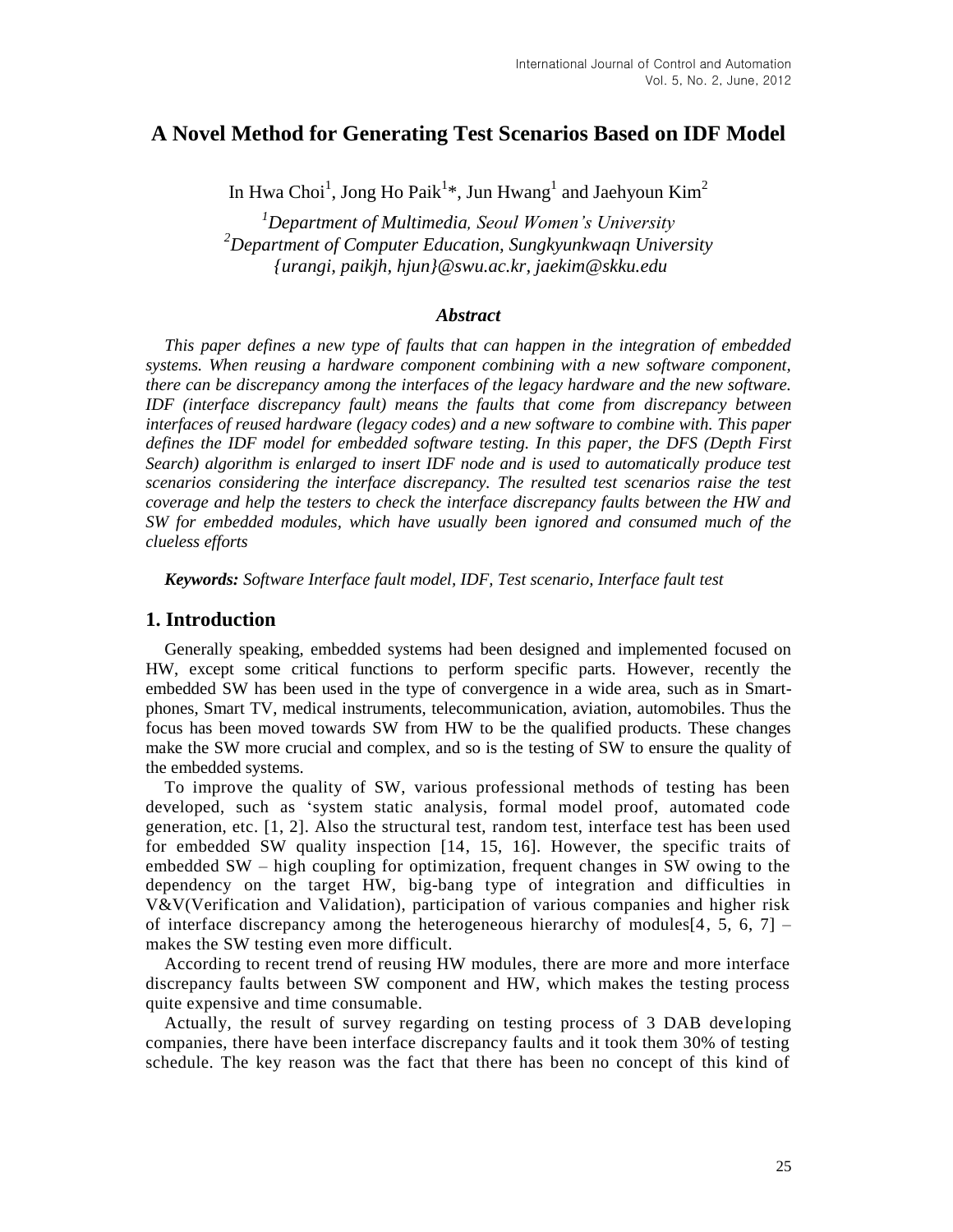fault for the existing testing methodologies. This made it very difficult for the testers to expect and detect the fault.

Generally speaking, embedded SW testing methods assume that if there is a branch in HW interfaces, the SW would call and interface with the proper, exact one. They don't expect or consider the situation that the target function to interface with can be wrong – owing to some unexpected fault. In this case, the performing of the wrong function is meaningless, nevertheless whether the result is successful or not. Rather, if the result is the same with expected result by any chance, it is far more dangerous because the tester may consider it successful.

This paper defines these kinds of interface discrepancy fault (IDF) model, and proposes the algorithm that generates the test scenarios to test IDF. The number of the test scenarios generated by the algorithm adopting IDF model was a lot higher, compared to the existing methods that doesn't consider IDF model. It shows significant meaning of IDF model in SW testing in terms of raising test coverage and fault detecting probability.

This paper is composed as follows:

Chapter 2 introduced new fault model named 'IDF'. Chapter 3 explains an algorithm which automatically generates test scenarios based on IDF model. Lastly, chapter 4 states the conclusion of the study and the direction of research hereafter.

## **2. IDF (Interface Discrepancy Fault) Model**

The IDF is the faults that can occur when the interfaces of heterogeneous layers to integrate are not matched. This phenomenon appears frequently while reusing HW modules to develop embedded system. For example, consider HW module has related interfaces A and A' in the embedded system but in the SW, only A is defined. Now, the SW module tries to call HW interface A. However, let's think about the situation that an unexpected fault occurs and A' is called instead of A. This is clearly the erroneous situation. However, HW has got A' defined, and not knowing that this call is mishap, it performs it out unfortunately. The result itself is fail regardless of the value, but the existing testing model hasn't had the concept of interface discrepancy fault, thus it has been impossible to identify the cause of the errors.

Even more dangerous case is that the result value matches with the expected successful value and deceives the tester and makes the tester ignorant of the fact that there WAS an error. Even when the error is perceived, the result is usually the one that are performed several steps afterwards that it is really difficult to detect where and how the fault occurred. Ideally, there must be tests that check whether the correct interfaces are called and performed between SW and HW. To solve this problem, this paper defines a new type of fault model that may occur in the integration of legacy HW and new SW.

#### *Definition*

Consider an embedded system P, and the test case t for P. Suppose that P is composed of SW unit F and G, and HW unit H.

- ∙ F makes hardware signals to H,
- ∙ H makes hardware signals to G

Consider  $S_I(H)$  to be the n-tuple of values passed to H, and  $S_I(G)$  the n-tuple of values passed to G, and  $S<sub>O</sub>(H)$  the n-tuple of values delivered from H.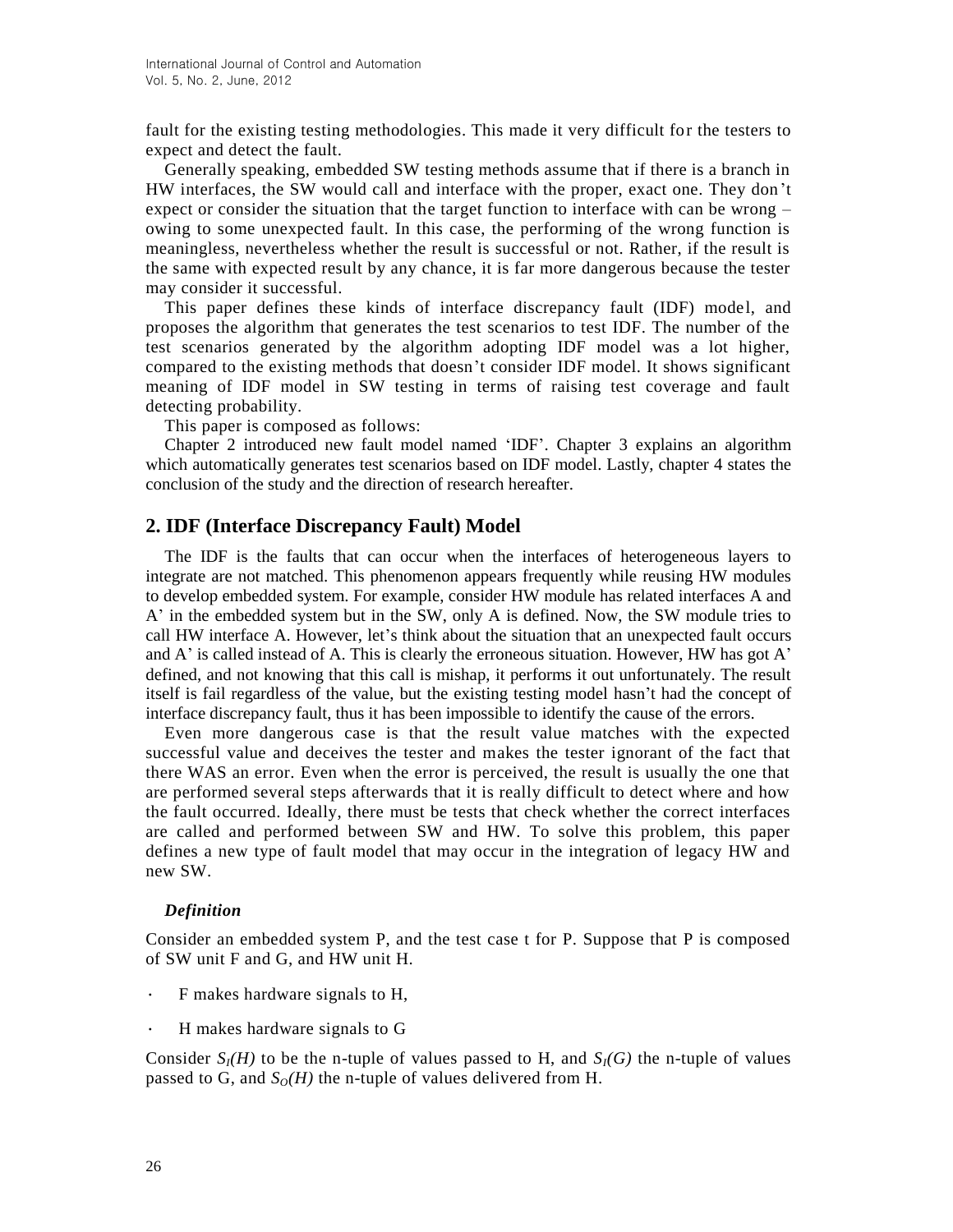The  $S_I(H)$ ,  $S_I(G)$ , and  $S_O(H)$  are defined as:

- $S_I(H)$ : The n-tuple of input values used in a call to function H is determined by
	- The input parameters used in the function call and
	- The global variables used in G
- $S_I(G)$ : The n-tuple of input values used in the call to function G is determined by
	- the input parameters used in the function call
- $S_O(H)$ : The n-tuple of output values by function H is determined by
	- The n-tuple of result values that are resulted by the input values to H and stored in the hardware memory or register.

When performing P in the test case t, the interface faults that can be resulted from the signals from F to H are as follows:



**Figure 1. Interface Discrepancy Fault Model**

*Type 9***:** At the introduction of H,  $S<sub>1</sub>(H)$  may have some unexpected values, which makes an unintended input values. Nevertheless, H accepts it as a normal input and tries to perform the next process.

*Type 10*: As a result of type 9, H performs the wrong function which is not intended by H, and the wrong values are stored in the memory or register by  $S<sub>O</sub>(H)$ . Also the unit G use this wrong output and results in wrong results again.

*Type 11*: As a result of type 9, H performs the wrong function that is not intended by F, and then via  $S_I(G)$ , performing command is passed to unit G. Unit G also results in a wrong outcome.

The Figure 1 depicts the 9, 10, 11 types of IDF model defined ahead.

## **3. Test Scenario Generation Algorithm based on IDF Model**

The automatic test scenario generation method proposed in this paper is composed in three steps. The first step is 'activity diagram generation' step where the target domain is analyzed and expressed as activity diagrams using UML. The second step is 'graph drawing' step where the activity diagram of the 1st step is converted into a graph by some determined rules. And lastly, the third step is 'test scenario generation' step where the graph is used to generate test scenarios by adopting an algorithm.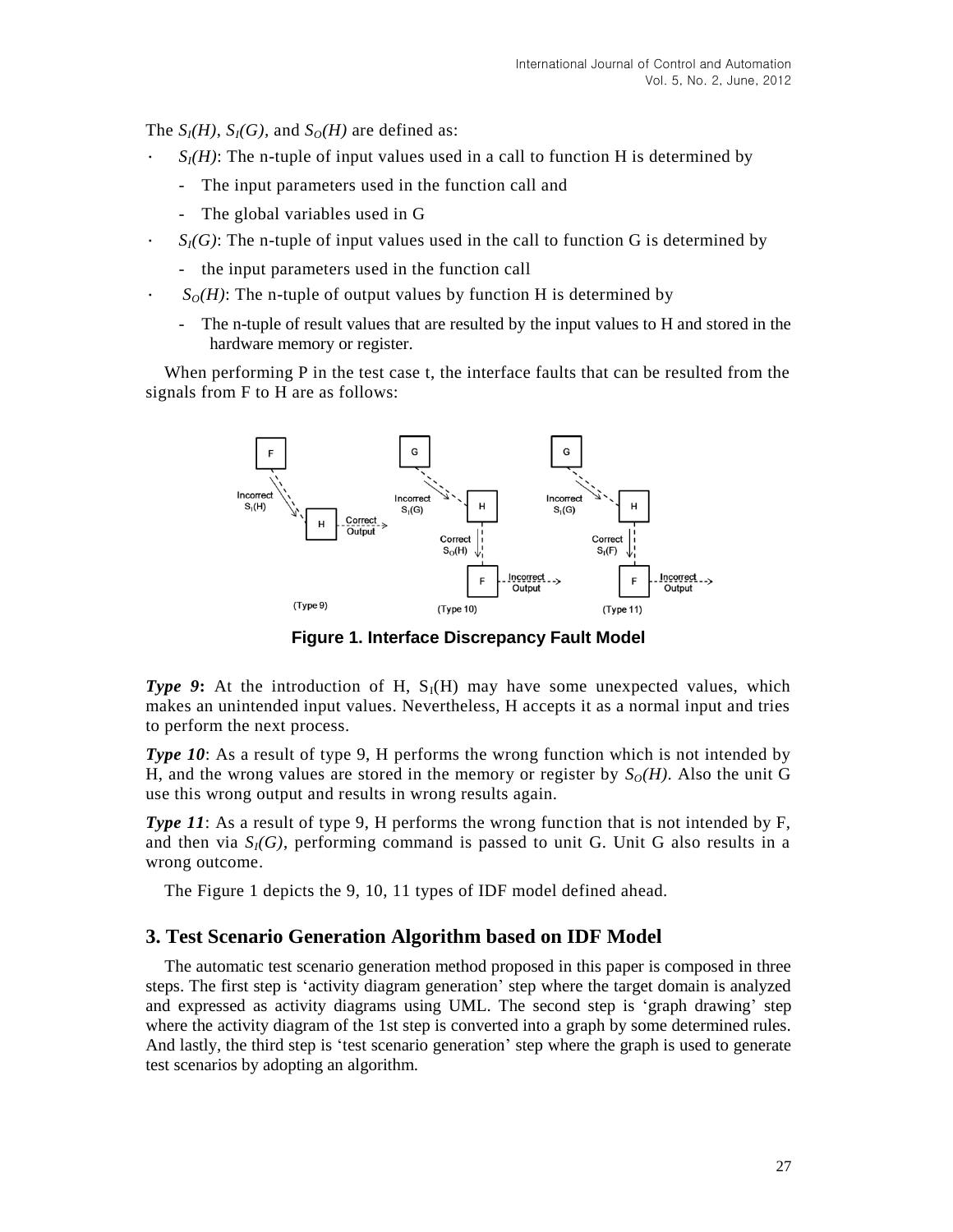## **3.1. Activity Diagram Generation**

Here, the target domain for test scenario is Digital Audio Broadcast (DAB) 'announcement' function. Figure 2 shows this announcement function as an activity diagram.



**Figure 2. Activity Diagram of DAB Announcement**

The central line distinguish the DAB SW module in the right area, and User Interface (UI). DAB SW module receives the broadcasting signal and decodes it, and on request from the user, it passes signal to specific hardware interface. UI offers the information received from DAB S/W module to the user, and delivers the request from the user to the module. The process to generate the activity diagram is omitted, for it is not the proposed content in this paper.

### **3.2. Graph Drawing by using Activity Diagram**

There has been various studies based on UML regarding with methods to draw graphs for automatic test-cases generation [10, 11, 12, 13]. However, existing methods cannot generate test scenarios that consider interface discrepancy faults. This paper extends the existing graph drawing method by adding a new attribute to the nodes, so that the graph become capable of adopting the IDF model. The graph used here is directed graph and defined as:

| $G = \{N, E\}$                               | (1) |
|----------------------------------------------|-----|
| $N = {n_1, n_2, , n_n}$                      | (2) |
| $E = \{e_1, e_2, , e_n\}$                    | (3) |
| $n_i = \{id, a\}$                            | (4) |
| $e_i = \{id, tail node, head node, c\}$      | (5) |
| $a = \{i \text{ or } IDF \text{ or } NIDF\}$ | (6) |

∙ The graph G is compose of N (a set of more than one node *n*) and E (a set of more than one edge  $e$  which links two  $n$ ) (1), (2) and (3).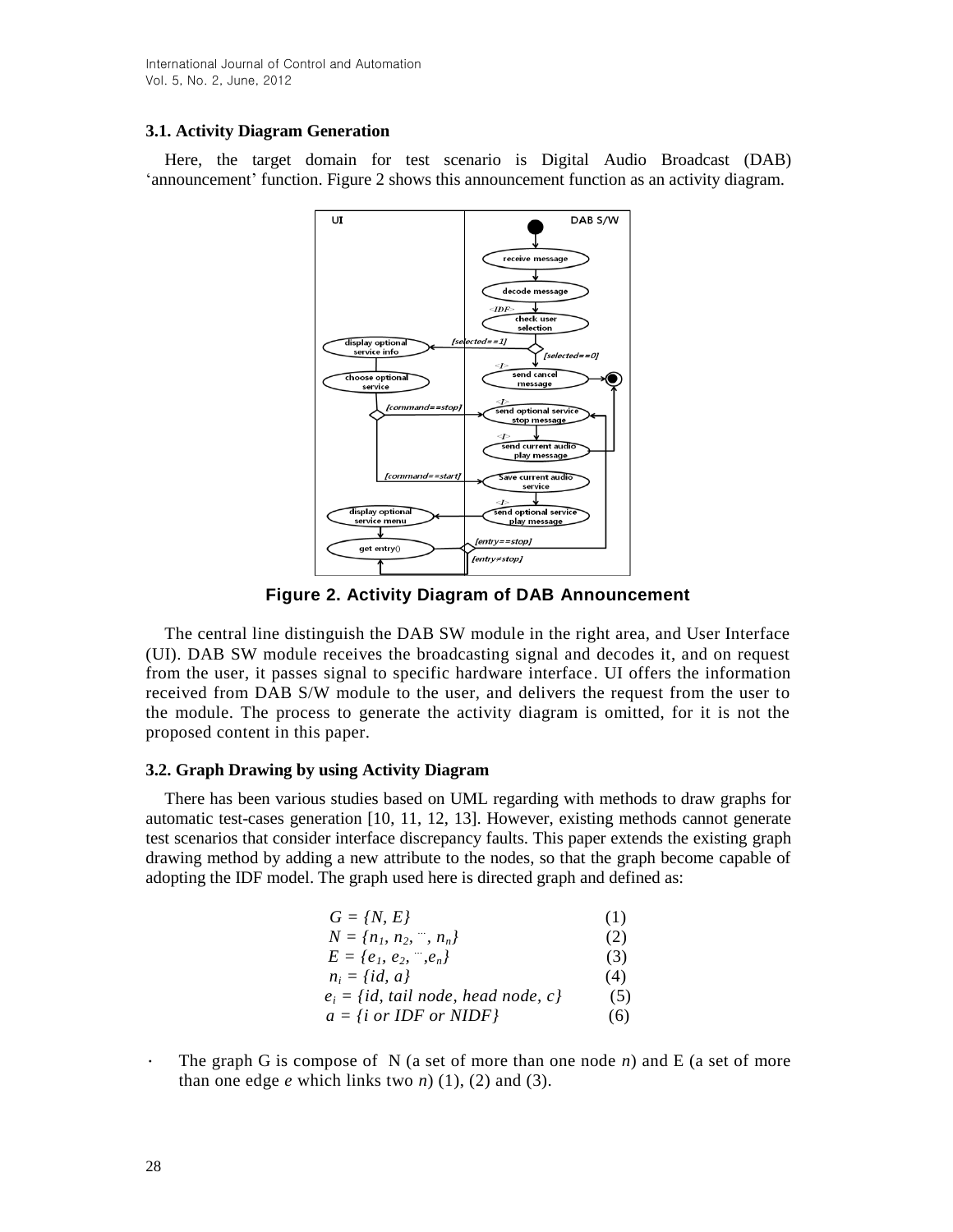- ∙ *n* is compose of "unique identifier id and attribute *a*" (4).
- ∙ *e* is composed of "unique identifier *id* and a pair of tail node and head node, and necessary condition *c* that forms a pair of *n*" (5).
- ∙ *a* is composed of *i* (interface node) and *IDF*(IDF node) and *NIDF*(general node) (6).



**Figure 3. Graph converted from Diagram**

Figure 3 depicts the result of graph conversion from the activity diagram of Figure 2 by using definition formula.

The graph is generated by the following rules.

- ∙ One activity is expressed as a node.
- ∙ To grant each node a unique id and an attribute.
- ∙ Attribute rule: If an activity is linked to hardware interface, grant *i* attribute, if it is a linking branch with hardware interface, grant *IDF* attribute, and grant *NIDF*  attribute for the other cases.
- ∙ When expressing linkage information *e* from activity A to activity B, A is tail node and B is head node.
- In an activity, there can be more than two divergences to different activities by some condition. Here, the condition is expressed as the condition for each edge of those pairs of activities.

#### **3.3. Test Scenario Generation Algorithm using the Graph**

This chapter explains test scenario generation algorithm using the graph in two parts. The first part is about the algorithm to generate general test scenarios, which is an extended algorithm of DFS. The second part explains the algorithm to generate test scenarios for IDF that this paper defines.

**3.3.1. General Test Scenario Generation:** The first algorithm is the one adapted from DFS (Depth First Search). The adapted graph algorithm store the paths using a stack structure, and then draw the paths needed for the testing.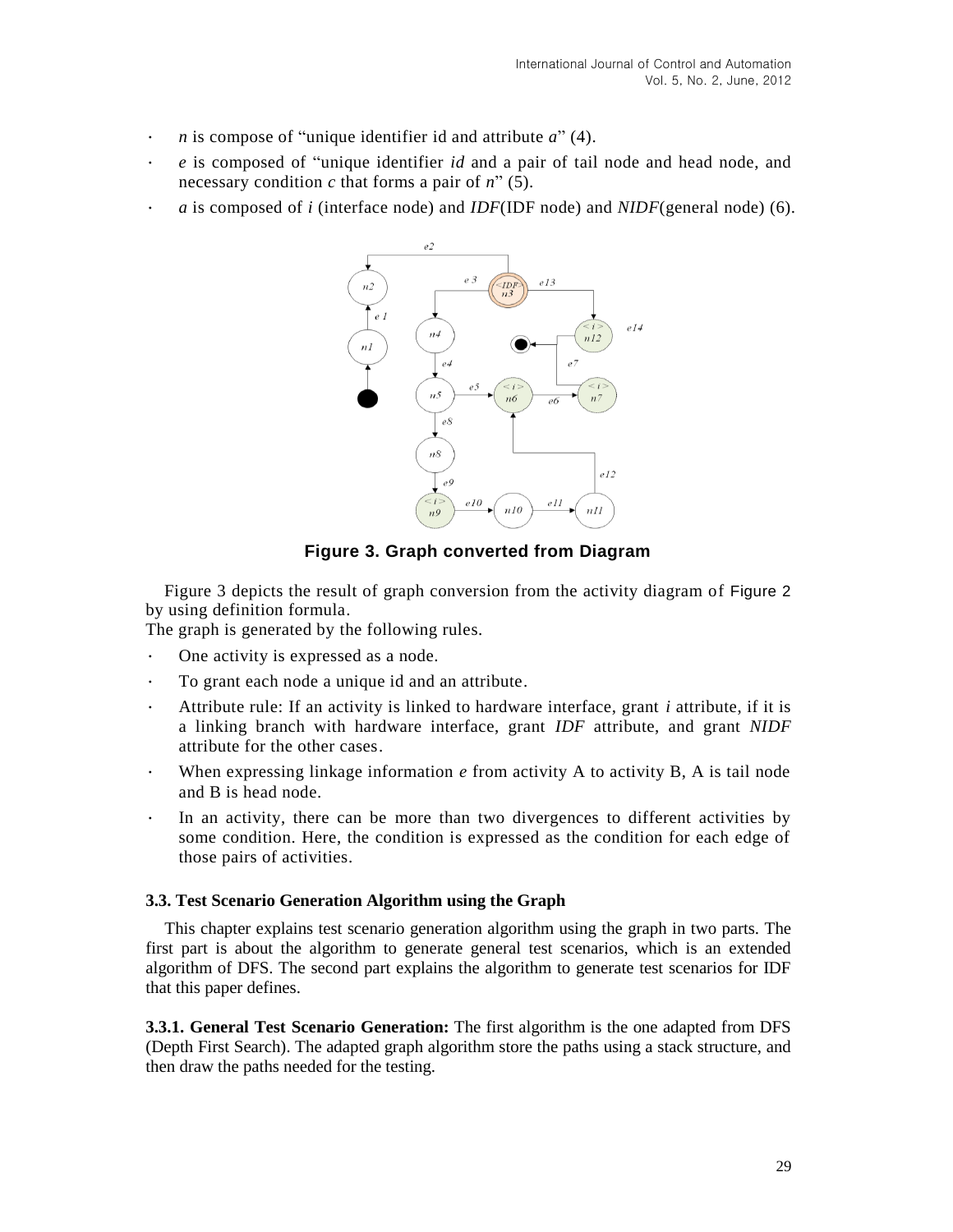By adapting the Main Algorithm in Figure 4 to the graph in Figure 3, three graph paths can be obtained as follow.

- path 1:  $n1 \rightarrow n2 \rightarrow n3 \rightarrow n4 \rightarrow n5 \rightarrow n6 \rightarrow n7$
- path 2:  $nI \rightarrow n2 \rightarrow n3 \rightarrow n4 \rightarrow n5 \rightarrow n8 \rightarrow n9 \rightarrow n10 \rightarrow n11 \rightarrow n6 \rightarrow n7$
- path 3:  $n1 \rightarrow n2 \rightarrow n3 \rightarrow n12$





Figure 5 shows the extended Sub Algorithm which adds edge information on the paths above and get the number of IDF nodes in each path, so that we can generate test scenarios. By these processes, test scenarios are generated as follows:

- TS1: By these processes, test scenarios are generated as follows:
- ∙ TS2: *n1 e1*<sup>→</sup> *n2*<sup>→</sup> *e2*<sup>→</sup> *n3*<sup>→</sup> *e3*<sup>→</sup> *n4*<sup>→</sup> *e4*<sup>→</sup> *n5*<sup>→</sup> *e7*<sup>→</sup> *n8*<sup>→</sup> *e8*<sup>→</sup> *n9*<sup>→</sup> *e9*<sup>→</sup>  $n10 \rightarrow e10 \rightarrow n11$
- TS3:  $nI \rightarrow e \rightarrow n2 \rightarrow e2 \rightarrow n3 \rightarrow e12 \rightarrow n12$

**3.3.2. IDF Test Scenario Generation:** IDF test scenario can be generated by predicting fault occurrence paths in the graph of Figure 3. There are 6 paths and they are labeled from ① to ⑥. Path ⑥ is branched from TS3. This is the case where some error occurs in the way to HW interface n12 and goes to wrong interface n9.

In this situation, HW unit does not recognize the fault and thus proceed to perform processes related with n9. If SW unit already performed processed regarding n4, n5, n8 which located before n9, there would be no collision with the result of HW processing. However, in fact the SW unit has processed by n3 and there shall be unexpected collision between SW unit and HW unit. In the same way like path  $\circled{6}$ , path  $\circled{5}$  performs properly by  $nI \rightarrow eI \rightarrow n2 \rightarrow e2 \rightarrow n3$  but there shall be error in e12 and interface n6 is performed instead of n12.

The rest of the paths are also the cases that from IDF node to the first interface node, there occurs some errors on the edge that links to the target interface and thus makes a new edge.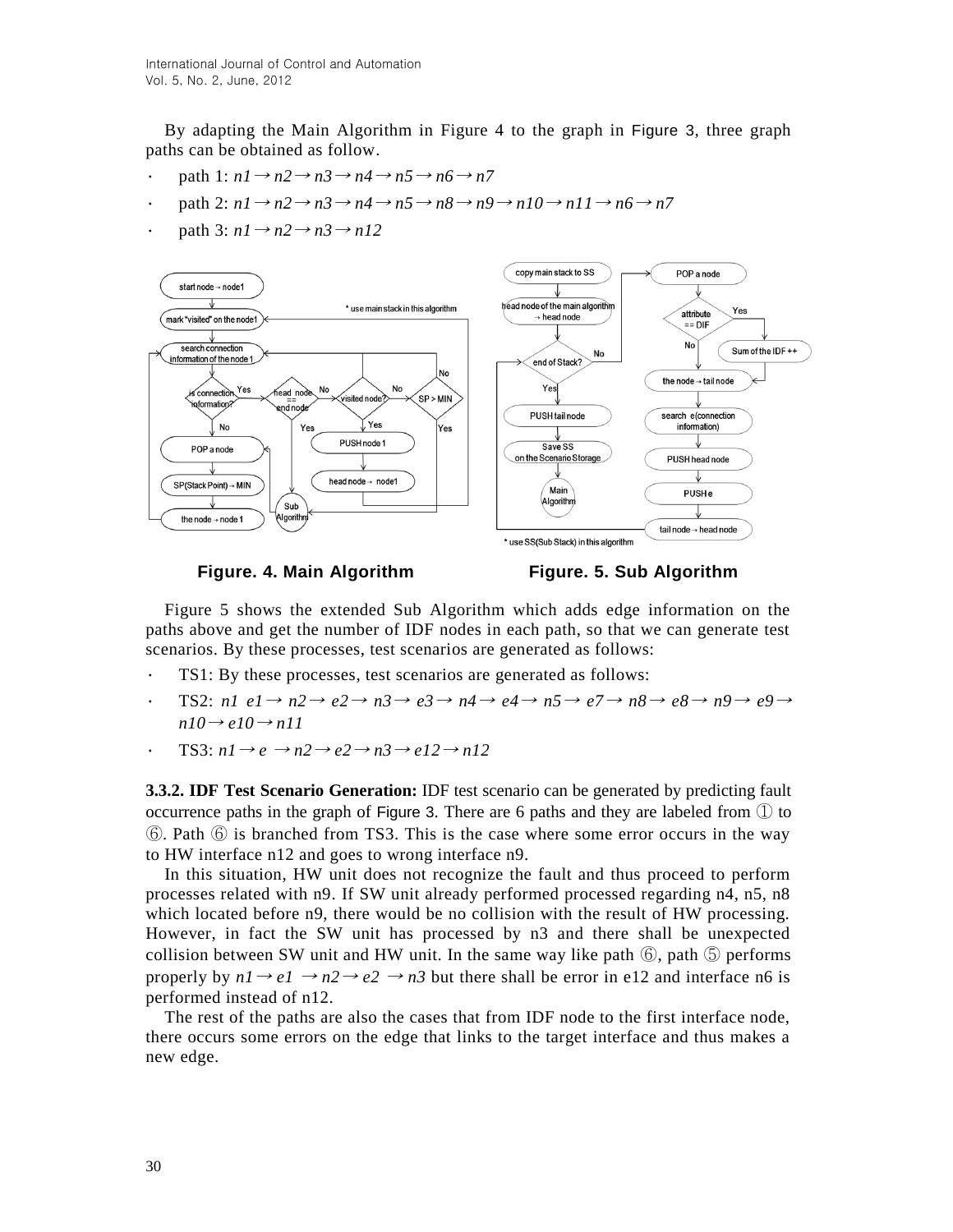Figure 7 depicts the algorithm that generates IDF test scenarios. The general TSs(4.3.1) are only calling the target interfaces. However, the extended IDF model TSs are inducing node information in legacy TS. When it encounters with IDF node, it adds paths to the other interfaces (excepting the target interface) and generate test scenarios. The followings are the paths generated by the extended algorithm

∙ IDF TS1: *n1*<sup>→</sup> *e1*<sup>→</sup> *n2*<sup>→</sup> *e2*<sup>→</sup> *n3*<sup>→</sup> *e3*<sup>→</sup> *n4*<sup>→</sup> *e4*<sup>→</sup> *n5*<sup>→</sup> *e15*<sup>→</sup> *n9*

• IDF TS2:  $n1 \rightarrow e1 \rightarrow n2 \rightarrow e2 \rightarrow n3 \rightarrow e3 \rightarrow n4 \rightarrow e4 \rightarrow n5 \rightarrow e16 \rightarrow n12$ 

- ∙ IDF TS3: *n1*<sup>→</sup> *e1*<sup>→</sup> *n2*<sup>→</sup> *e2*<sup>→</sup> *n3*<sup>→</sup> *e3*<sup>→</sup> *n4*<sup>→</sup> *e4*<sup>→</sup> *n5*<sup>→</sup> *e7* <sup>→</sup> *n8*<sup>→</sup> *e17*<sup>→</sup> *n6*
- IDF TS4:  $nI \rightarrow eI \rightarrow n2 \rightarrow e2 \rightarrow n3 \rightarrow e3 \rightarrow n4 \rightarrow e4 \rightarrow n5 \rightarrow e7 \rightarrow n8 \rightarrow e18 \rightarrow n12$
- IDF TS5:  $n1 \rightarrow e1 \rightarrow n2 \rightarrow e2 \rightarrow n3 \rightarrow e19 \rightarrow n6$
- IDF TS6:  $n1 \rightarrow e1 \rightarrow n2 \rightarrow e2 \rightarrow n3 \rightarrow e20 \rightarrow n9$

These are definitely the error scenarios and if the SW is written properly, it shall detect the error and perform a proper exception dealing routines. In this way, by adding TS based on IDF model, the tester can check the interfacing errors between the legacy HW and the SW. These IDF TSs can check the erroneous part as vague as a black box. By IDF model, SW become more robust against interface discrepancy faults which has made the embedded SW testing very difficult.

#### **4. Conclusions**

This paper proposes two things regarding with embedded system test. The first is to define a new interface fault model which has not been dealt before. This model can be categorized in three types which can occur when a legacy HW is reused and integrated with a new SW. Secondly, this paper introduces test generating algorithm that considers the new fault model. The original algorithm based on DFS graph is extended and via main and sub algorithms, test scenarios can be generated to check not only the normal cases but also the IDF cases

Compared with previous TSs, IDF model results in more test scenarios which deals with crucial error cases in embedded system. The proposed model has significant meaning in that it raises the test coverage and the probability of fault occurrence.

This paper covers the proposal of the fault model and method to generate related test scenarios. Hereafter, it is planned to implement the model and scenario and apply actually to embedded systems. Through this, the result will be compared with the existing test methods and analyzed to prove the significance of the proposed model.

## **References**

- [1] B. E. Notenboom, "Testing Embedded Software", Addison-Wesley, **(2003)**.
- [2] J. Regehr, "Random testing of interrupt-driven software", In Proc. Of the Int'l Conf. on Embedded Software **(2005)** September, pp.290-298.
- [3] J. Yo. Seo, "Imbedded Software Test reflecting System state", **(2009)**.
- [4] A. A. Jerraya and W. Wolf, "hardware/software interface codesign for embedded systems", IEEE Computer, **(2005),** pp. 75-84.
- [5] T. Wei-Tek, T. Lian, Z. Feng and P. Ray, "Rapid embedded system testing using verification patterns", IEEE Software, **(2005)**, pp. 68-75.
- [6] S. Yoo and A. A. Jerraya, "Introduction to hardware abstraction layers for Soc", In Proc. Of the Int'l Conf. On Design, Automation and Test in Europe and Exhibition(DATE), **(2003)**, pp. 336-347.
- [7] E. A. Lee, "What's ahead for embedded software?", IEEE Computer, **(2000)**, pp. 18-26.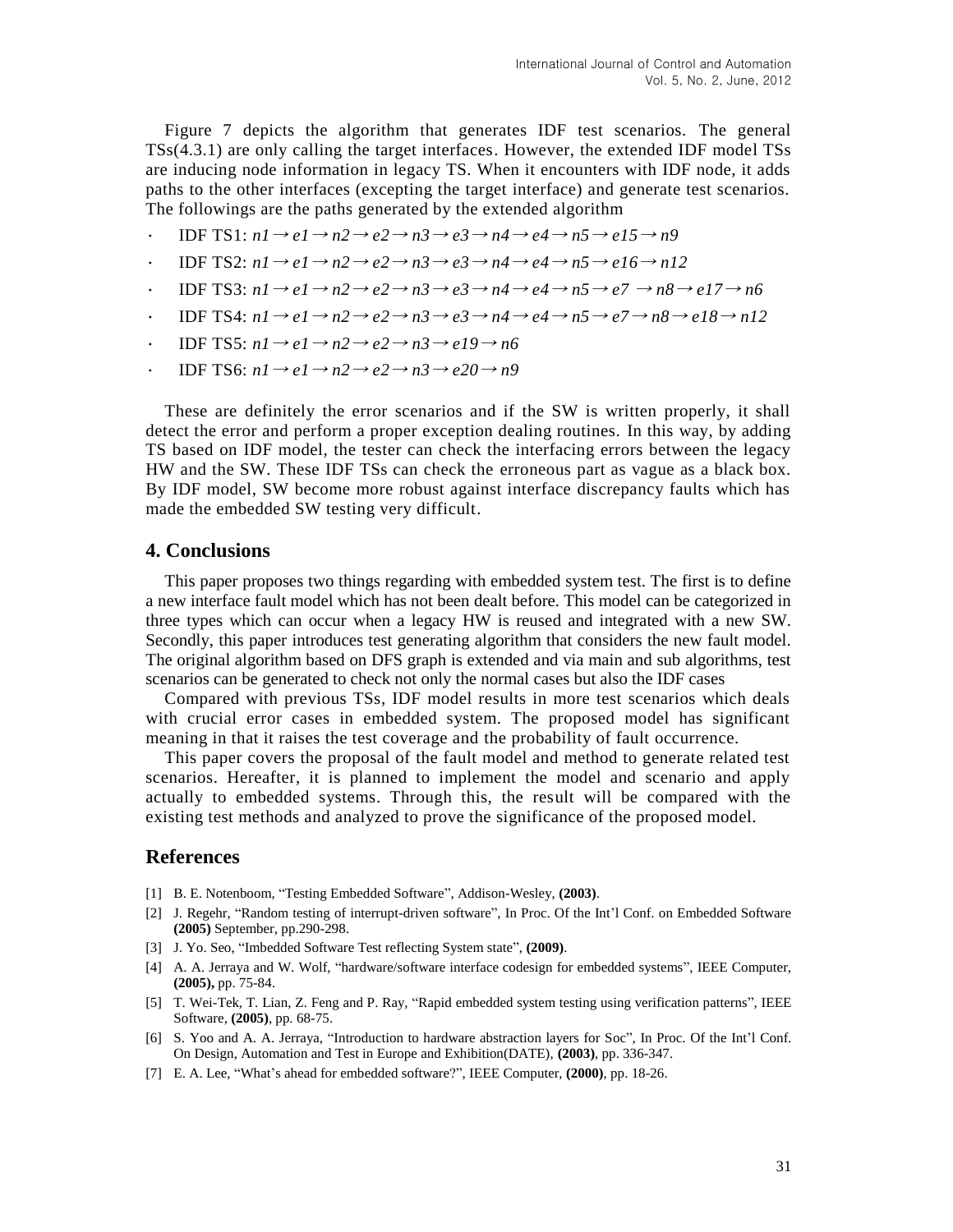- [8] M. E. Delamaro, J. C. Maldonado and A. P. Mathur, "Interface mutation: an approach for integration testing", IEEE Transactions on Software Engineering, vol. 27, no. 3, **(2001)** March.
- [9] Haley and S. Zweden, "Development and application of a white box approach to integration testing", The Journal of Systems and Software, vol. 4, **(1984)**, pp. 309-315.
- [10] H. Kim, "GeGenerating Test cases from UML Activity Diagrams", Information and Communications University.
- [11] C. Minsong, Q. Xiaokang and L. Xuandong, "Automatic test case generation for UML activity diagram", Proceedings of the 2006 international workshop on Automation of software test AST' 06, **(2006)**.
- [12] D. Kundu and D. Samanta, "A Novel Approach to Generate Test Cases from UML Activity Diagrams", Journal of Object Technology, vol. 8, no. 3, **(2009)** May.
- [13] H. Li and C. P. Lam, "Using Anti-Ant-like Agents to Generate Test Threads from the UML Diagrams", TestCom 2005, LNCS 3502, **(2005)**, pp.69-80.
- [14] S. Kandl, R. Kirner and P. Puschner, "Development of a framework for automated systematic testing of safety-critical embedded systems".
- [15] J. Regehr, "Random testing of interrupt-driven software", In Proc. of the Int'l Conf. on Embedded Software(EMSOFT), **(2005)**, September, pp. 290-298.
- [16] J. T. Alander, T. Mantere and G. Moghadampour, "Testing software response times using a genetic algorithm", In Proc. of the 3rd Nordic Workshop on Genetic Algorithms and their Applications (3NWGA) **(1997)**, pp. 293-298.

## **Authors**



**In Hwa Choi** received the B.S. and M.S. degrees in Computer Science from Seoul Women's University, Korea, in 2005 and 2007 respectively. She is currently pursuing her doctoral degree at Seoul Women's University. Her present research interests are in the areas of digital broadcasting and embedded software testing.



**Jong Ho Paik** received the B.S., M.S., and Ph.D. degrees in the school of Electrical and Electronic Engineering from Chung-Ang University, Seoul, Korea, in 1994, 1997, and 2007, respectively. He was a Director with Advanced Mobile Research Center at Korea Electronics Technology Institute (KETI) by 2011. He is currently an assistant professor in the department of multimedia, Seoul Women's University, Seoul, since 2011. His research interests are in the areas of web-based communication, software testing, wireless/wired communications system design, video communications system design and system architecture for realizing advanced digital communications system and for advanced mobile broadcasting networks as well.



**Jun Hwang** received the B.S and M.S. and Ph.D. degrees in Computer Science from Chung-Ang University, Korea, in 1985, 1987, and 1991 respectively. Since 1992, he has been a professor at the College of Information & Media of Seoul Women's University. His current interests are IPTV, convergence computing, and digital broadcasting.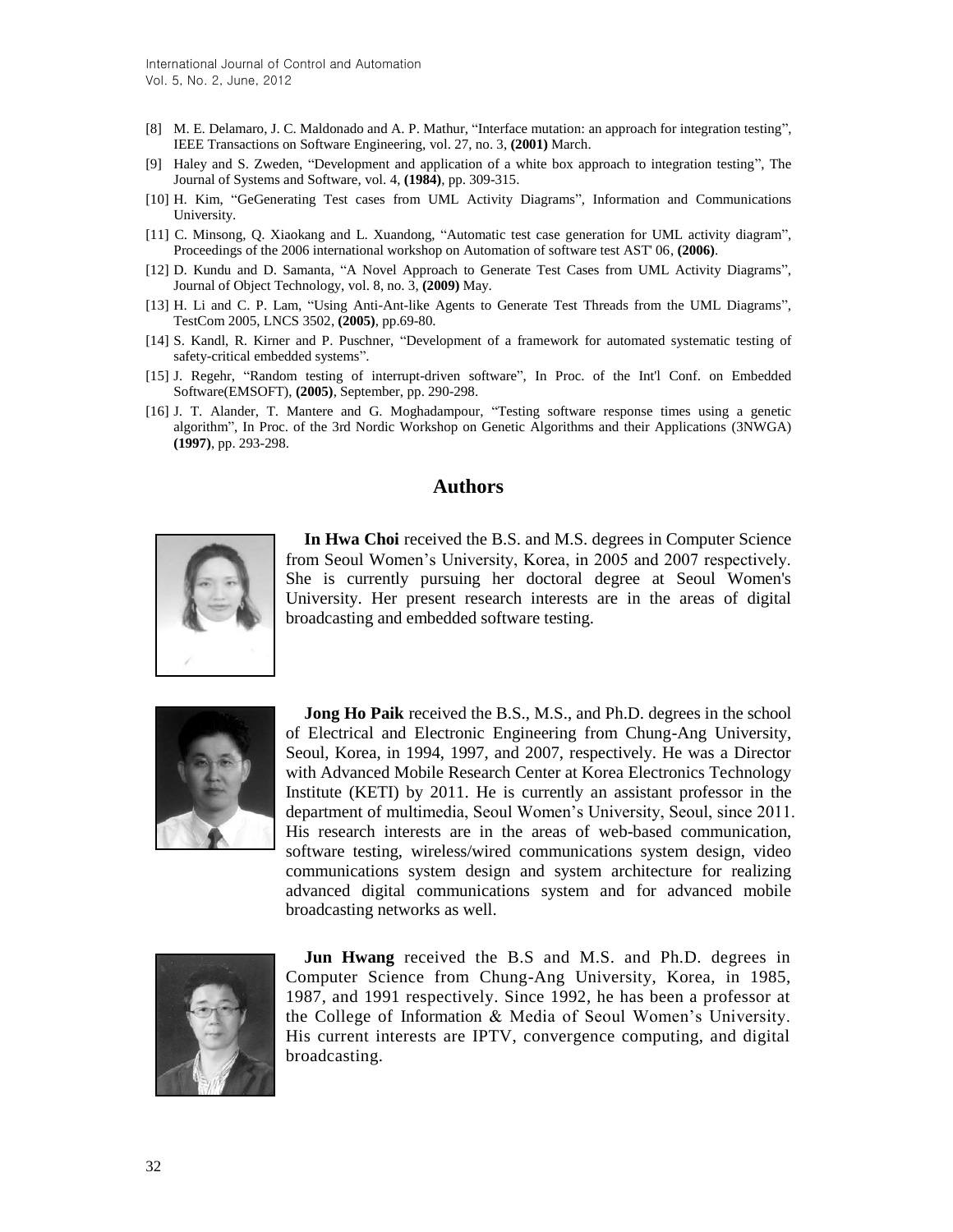

**Jaehyoun Kim** received his B.S. degree in mathematics from Sungkyunkwan University, Seoul, Korea, M.S. degree in computer science from Western Illinois University and Ph.D. degrees in computer science from Illinois Institute of Technology in U.S.A. He was a Chief Technology Officer at Kookmin Bank in Korea before he joined the Department of Computer Education at Sungkyunkwan University in March 2002. Currently he is a chairman of the department of Computer Education at Sungkyunkwan University. His research interests include object-oriented modeling and design, software architecture, software process issues, and computer education.